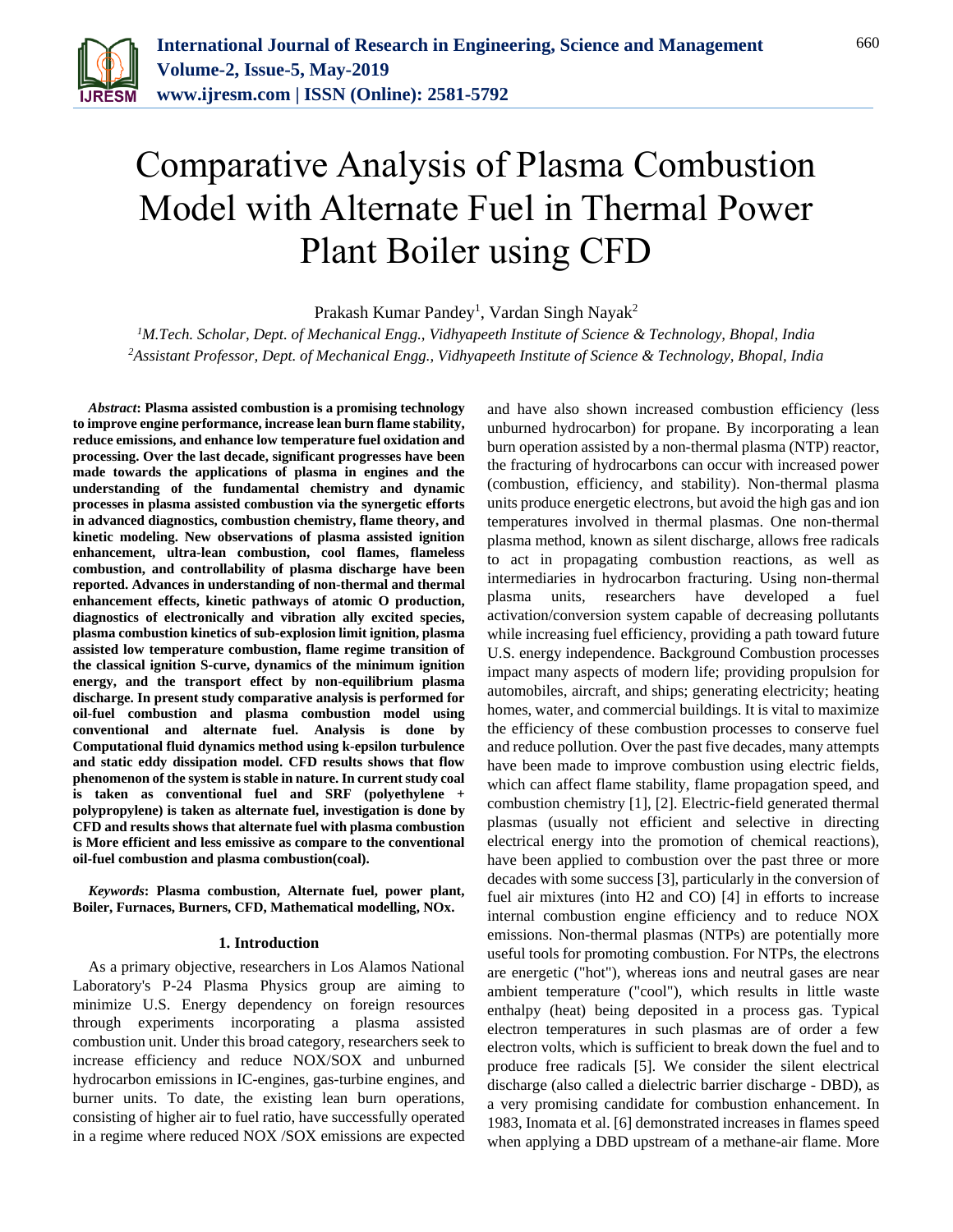

recent work performed by Cha, et al. [7] showed that applying a DBD to the flame region results in a decrease in flame length and reduced soot formation. Our new technology, based on DBDs, pre-treats fuels (not fuel-air mixtures) just prior to combustion [8]. In our technique, fuels are broken down (cracked) into smaller molecular fragments, boosted into reactive excited states, or made into "free-radicals". The `activated' fuel is then mixed with air and combusted. This allows for very "lean-bum" modes of combustion, highly desirable for the reduction of NOX. "Proof of principle" has been demonstrated in experiments using propane as the fuel in a flame-based burner. We investigated the effects of the plasma on combustion by examining combustion stability under leanbum conditions, observing increases in flame propagation speed by photography, and by sampling and analyzing the gas residues from combustion. Hypothesis for Non-Thermal Plasma Combustion Enhancement Conventional propane-air combustion begins with spark ignition, in which a spark thermally decomposes the propane-air mixture to produce free radicals and other reactive species. Burning then continues by the propagation of the reactive species generated by the heat of combustion. The overall combustion reaction rate is usually determined by the efficiency of new reactive species generation in the propagating flame front. However, the self-generation of reactive species is sometimes insufficient to sustain combustion under certain conditions, for example during lean-burn operation. NTPs can be used to continuously converting atomized-liquid or gaseous fuels into reactive species, so that combustion does not rely on self-generation of reactive species. Two possible mechanisms for fuel-cracking and fuel-activation (creation of more reactive species) exist. One is based on electron impact processes, such as dissociation, dissociative ionization [9], vibrational excitation [10], and electronic excitation of the parent fuel molecule. Under an electron impact, propane is also ionized into multiple species and these species then further fragment into smaller molecular ions [9]. When ionic recombination and/or charge exchange reactions (ion-molecule) follow dissociative ionization, smaller, more easily-combusted molecular fragments result. In analogy with the electric-field enhancement of fuel-air flames mentioned above, the other mechanism to be considered for fragmentation or `active' species formation is an ion-molecular reaction [11].

#### **2. Literature**

1. L. Tarabet et.al With the gradual depletion of petroleum and environmental degradation, intensive research activity has been addressed to the utilization of alternative fuels in internal combustion engines. In the present work, an experimental investigation is carried out to study the effect of eucalyptus biodiesel and natural gas under dual fuel combustion mode on the performance and the exhaust emissions of a single cylinder DI diesel engine. The natural gas (NG) is inducted with the intake air through the inlet manifold. The liquid pilot fuel (eucalyptus biodiesel or diesel fuel) is injected into the combustion chamber to cover approximately 10% of the maximum power output. Then, keeping constant the pilot fuel flow rate, the power output is further increased using only natural gas. The combustion characteristics (cylinder pressure, ignition delay and heat release rate), performance and exhaust emissions of the dual fuel mode (NG–diesel fuel and NG–biodiesel) are compared with those of conventional diesel engine mode at various load conditions. The combustion analysis has shown that biodiesel as pilot fuel exhibits similar pressure–time history, with highest peak, as diesel fuel in conventional and dual fuel modes. The performance and pollutant emission results show that, compared to diesel fuel in dual fuel mode, the use of eucalyptus biodiesel as pilot fuel reduces the high emission levels of unburned hydrocarbon (HC), carbon monoxide  $(CO)$  and carbon dioxide  $(CO<sub>2</sub>)$ particularly at high engine loads. However, this is accompanied by an increase in the brake specific fuel consumption (BSFC) and the nitrogen oxide (NOx) emissions, which can be explained by the lower calorific value and the oxygen presence in the molecule of the eucalyptus biodiesel, respectively.

2. Qiang Zhang et.al The combustion process and emissions of a heavy-duty engine fueled with directly injected natural gas and pilot diesel were experimentally explored. The experiments were carried out under two operating points (A:1275 rpm BMEP 1.05 MPa, B:1550 rpm BMEP 1.05 Mpa) with diesel rail pressure (DRP) varied from 18 Mpa to 30 Mpa and start of natural gas injection (NSOI) in the range of 1˚BTDC to 19˚BTDC. Based on the experimental results, as the injection timing advances, the maximum in cylinder pressure and Nox emissions increase, the flame development duration and brake specific fuel consumption (BSFC) decrease, the maximum heat release rate shows a trend of first decrease and then increase while the changing trend for carbon monoxide (CO) emissions is first increase and then decrease; as the injection pressure raises, the combustion process takes place earlier, causing negative effects on nitrogen oxides (Nox) emissions; with higher engine speed, however, the combustion events are delayed, leading to lower peak value of heat release rate, improved CO and Nox emissions, impaired total hydrocarbon (THC) emissions and higher BSFC.

#### **3. Objective of the study**

The main objective of present study is to investigate the present plasma model with conventional and alternate fuel and compare the results with the basis of combustion efficiency,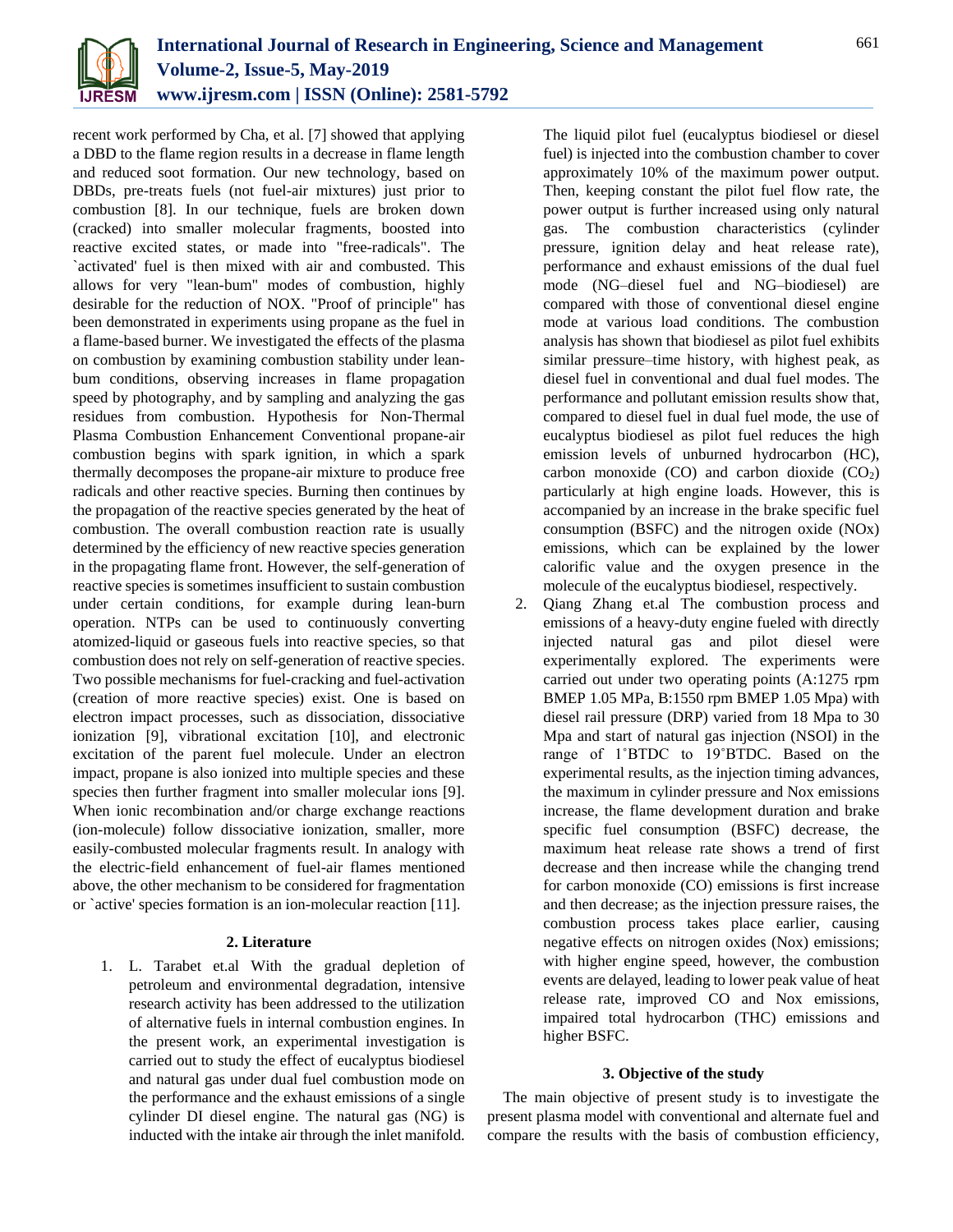

emissions, temperature variations, velocity variations, and pressure variations by CFD simulation. We will also find out the validation of reference research and compression between non premixed combustion and plasma combustion with different operating conditions and alternate fuel with cheaper and eco-friendly.

## **4. Methodology**

# *A. Basic steps to perform CFD analysis*

- 1. *Pre-processing:* CAD Modeling: Creation of CAD Model by using CAD modeling tools for creating the geometry of the part/assembly of which you want to perform FEA.CAD model may be 2D or 3d.
- 2. *Meshing:* Meshing is a critical operation in CFD. In this operation, the CAD geometry is discretized into large numbers of small Element and nodes. The arrangement of nodes and element in space in a proper manner is called mesh. The analysis accuracy and duration depends on the mesh size and orientations. With the increase in mesh size (increasing no. of element), the CFD analysis speed decrease but the accuracy increases.
- 3. *Type of Solver:* Choose the solver for the problem from Pressure Based and density based solver.
- 4. *Physical model:* Choose the required physical model for the problem i.e. laminar, turbulent, energy, multiphase, etc.
- 5. Material Property: Choose the Material property of flowing fluid.
- 6. *Boundary Condition:* Define the desired boundary condition for the problem i.e. temperature, velocity, mass flow rate, heat flux etc.

# *B. Solution*

- *Solution Method:* Choose the Solution method to solve the problem i.e. First order, second order
- *Solution Initialization:* Initialized the solution to get the initial solution for the problem.
- *Run Solution:* Run the solution by giving no of iteration for solution to converge.

# *C. Post processing*

For viewing and interpretation of Result. The result can be viewed in various formats: graph, value, animation etc.

# *D. CFD method applied*

The model was simulated and the required geometry configurations were pre-processed in ANSYS 19.2. This following section illustrates the method used in the CFD simulations in this particular study.

# *1) Step I geometry or model formation*

The study focuses on the to calculate the NOx percentage and the geometry used for the simulations is therefore only a part of the whole exhaust gas system in order to save computational

time. The generation of the model by using ANSYS shown below:



Fig. 1. Cad model

### *2) Step 2 Mesh generations*



Fig. 2. Mesh model

### *3) Step 3 check the mesh*

Various checks on the mesh and reports the progress in the console. Also check the minimum volume reported and make sure this is a positive number select mesh to mm.

- *E. Methods*
	- 1. Pressure based
	- 2. 3D Model is used.
	- 3. Gravity is enabling
	- 4. Select Axisymmetric in the 2D Space list.
- *F. Model*
	- 1. Energy equation is enabled.
	- 2. K-Epsilon turbulence model used.
	- 3. Non-Premixed condition is used.
	- 4. P-1 radiation model is used, since it is quicker to run. However, DO radiation model can be used for more accurate results in typical models.
	- 5. Finite rate / eddy dissipation in turbulence chemistry. Interactions are used for species model.
- *G. Step 4 simulation set up*
- *1) Boundary conditions*
	- 1. Mass Flow Air inlet: Mass flow rate is 0.5 kg/s,
	- 2. Mass flow Fuel inlet  $-0.05$  kg/s of Mixture
	- 3. Outlet pressure based.
- *2) Material*
	- 1. Conventional fuel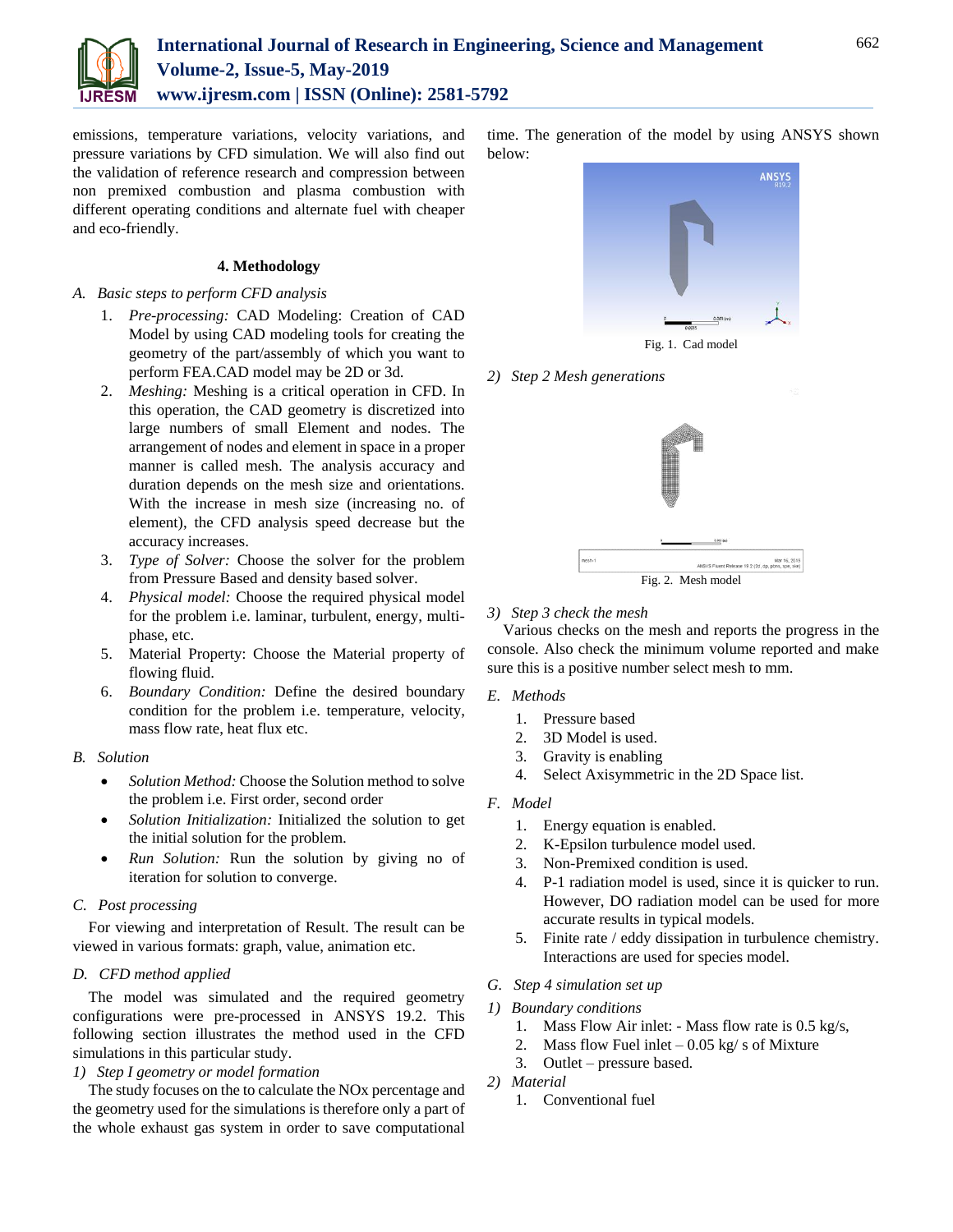

| Table 1 |
|---------|
|         |

| Properties of SOMA<br>Properties of SOMA/EYNES coal. |        |  |  |
|------------------------------------------------------|--------|--|--|
| Proximate analysis (as received) [wt.%]              |        |  |  |
| Moisture                                             | 25.22  |  |  |
| Volatile matter                                      | 32.83  |  |  |
| Fixed carbon                                         | 23.55  |  |  |
| Ash                                                  | 18.4   |  |  |
| Ultimate analysis (dry basis) [wt.%]                 |        |  |  |
| C                                                    | 39.48  |  |  |
| H                                                    | 2.95   |  |  |
| N                                                    | 0.59   |  |  |
| $\Omega$                                             | 12.83  |  |  |
| S                                                    | 0.53   |  |  |
| Lower heating value [k]/kg]                          | 14,248 |  |  |

- 2. Alternate fuel-SRF[Polyethylene+Polypropylene]
- 1. Mixing law is used.
- 2. Thermal conductivity: Define two polynomial coefficients
- 3. (a) 0.0065234 (b) 8.72369\*10-6
- 4. Polynomial coefficient for viscosity
- 5. (a) 5.2348e-07 (b) 5.12365e-9
- 6. For absorption coefficient take stable domain.
- 7. Scattering coefficient is 1.2e-8.
- *3) Step 5 solutions*
	- *Method*
		- Coupled

*Presto model is used*

Presto model is often used for buoyant flows where velocity vector near walls may not align with the wall due to assumption of uniform pressure in the boundary layer so presto can only be used with quadrilateral.

*NOTE: -* Higher time scale size is used for the energy and species equation to converge the solution in less number of iterations.

- *Solution initialization:* The solution is initialized
- *Run calculation*: Start the calculation for 5000 iterations.



Fig. 3. Velocity contour in conventional oil-fuel method







Fig. 5. Velocity contour in plasma method (Alternate fuel)















ANSYS Fluent Release 19.2 (2d, dp, pbns, spe, ske Fig. 9. Mass fraction of CO in conventional oil-fuel method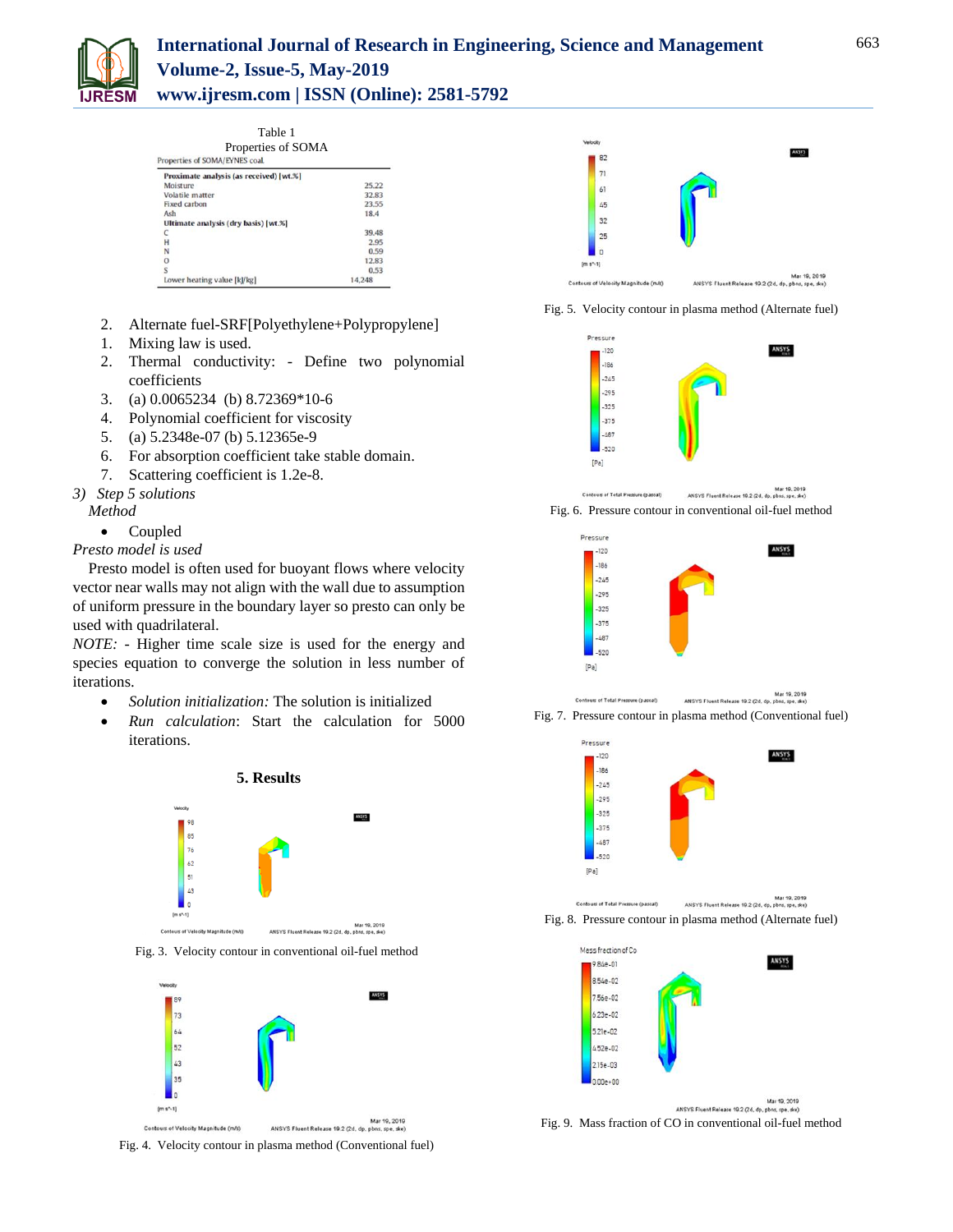



Fig. 10. Mass fraction of  $CO<sub>2</sub>$  in conventional oil-fuel method



Fig. 11. Mass fraction of NO in conventional oil-fuel method



ANSYS Fluent Release 19.2 (2d, dp, pbns, spe, ske) Fig. 12. Mass fraction of  $NO<sub>2</sub>$  in conventional oil-fuel method





Fig. 14. Mass fraction of  $CO<sub>2</sub>$  in plasma combustion method (Conventional fuel)



Mar 19, 2019<br>ANSYS Fluent Release 19.2 (2d, dp, pbns, spe, ske)

Fig. 15. Mass fraction of NO in plasma combustion method (Conventional fuel)



Fig. 16. Mass fraction of  $NO<sub>2</sub>$  in plasma combustion method (Conventional fuel)



Mar 19, 2019<br>ANSYS Fluent Release 19.2 (2d, dp, pbns, spe, ske)

Fig. 13. Mass fraction of CO in plasma combustion method (Conventional fuel)

Fig. 17. Mass fraction of CO in plasma combustion method (Alternate fuel)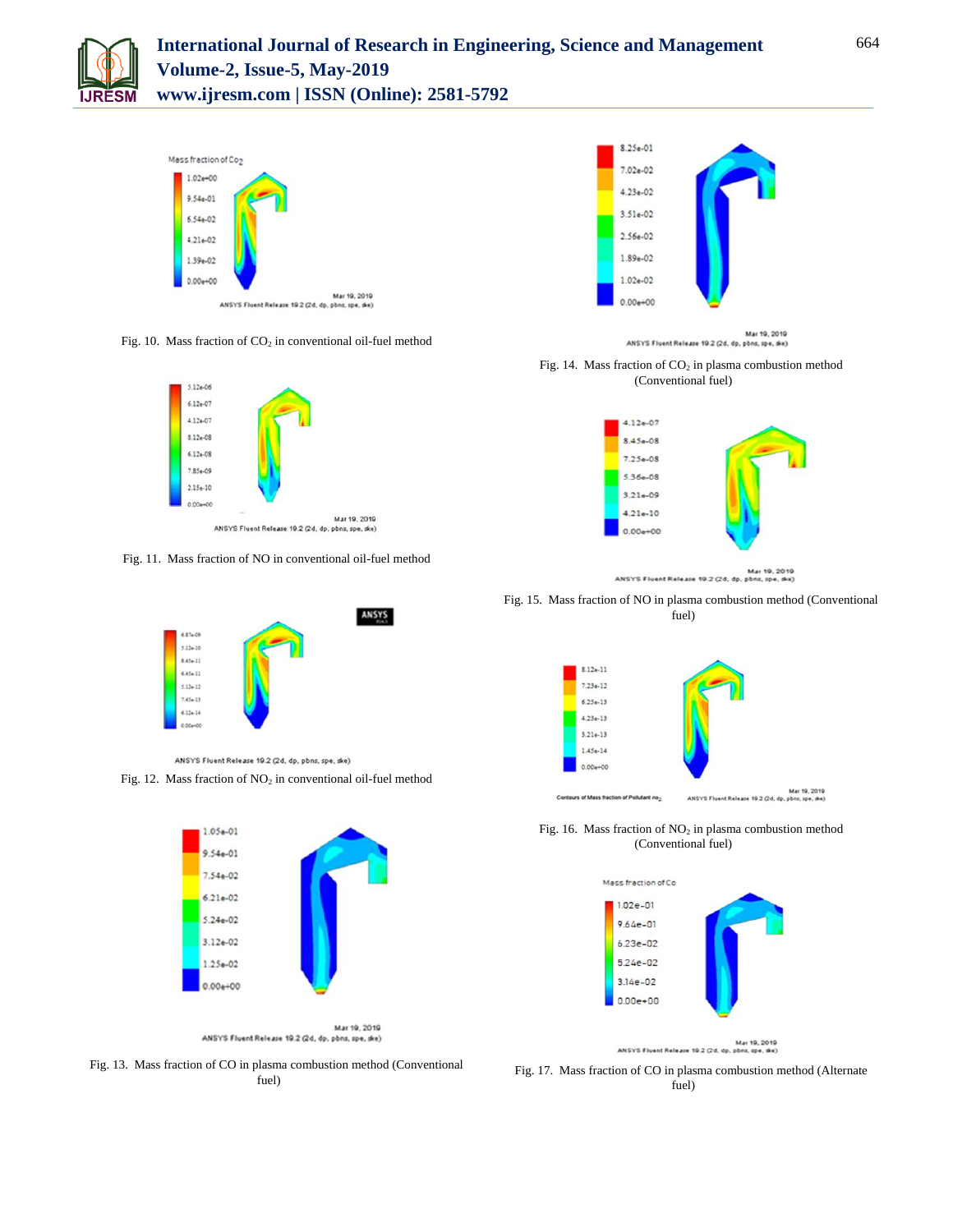



Fig. 18. Mass fraction of  $CO<sub>2</sub>$  in plasma combustion method (Alternate fuel)



Fig. 19. Mass fraction of NO in plasma combustion method (Alternate fuel)



Fig. 20. Mass fraction of  $NO<sub>2</sub>$  in plasma combustion method (Alternate fuel)



Fig. 21. Temperature contour in conventional oil-fuel method



ANSYS Fluent Release 10.2 (2d, dp, pbns, spe, ske)

Fig. 22. Temperature contour in conventional Plasma method (Conventional fuel)



ANSYS Fluent Release 19.2 (2d, dp, pbns, spe, ske)

Fig. 23. Temperature contour in conventional Plasma method (Alternate fuel)

| Table 2<br>Results               |                              |                     |                   |  |  |
|----------------------------------|------------------------------|---------------------|-------------------|--|--|
| <b>Fluid Variables</b>           | <b>Conventional Oil-fuel</b> | Plasma              | <b>Plasma</b>     |  |  |
| <b>And Emissions</b>             | combustion                   | <b>Combustion</b>   | <b>Combustion</b> |  |  |
|                                  |                              | (Conventional fuel) | (Alternate fuel)  |  |  |
| Velocity $(m/s)$                 | 98                           | 89                  | 82                |  |  |
| Pressure Drop (Pa)               | 120                          | 110                 | 95                |  |  |
| Mass fraction of CO              | 9.84e-01                     | 1.05e-01            | $1.02e-01$        |  |  |
| Mass fraction of CO <sub>2</sub> | $1.02e + 00$                 | 8.25e-01            | 7.54e-01          |  |  |
| Mass fraction of NO              | 5.12e-06                     | 4.12e-07            | 3.12e-07          |  |  |
| Mass fraction of NO <sub>2</sub> | 6.87e-09                     | 8.12e-11            | $6.12e-11$        |  |  |
| Temperature (k)                  | 2700                         | 3120                | 3300              |  |  |
| Total energy (i/kg)              | 4785                         | 5500                | 5812              |  |  |

#### **6. Conclusion**

Fuel-oil burners are generally in use in thermal power plants for the startup operation and flame stabilization. Plasma activation of coal particles instead of using fuel-oil burners promotes more effective and environmentally friendly combustion. Plasma systems are also used for combustion stabilization in utility boiler furnaces. Plasma combustion systems can be used to promote early ignition and enhanced stabilization of a pulverized coal flame. In addition, plasma combustion systems reduce the harmful emissions originated from coal combustion. Ignition of coal by plasma requires less